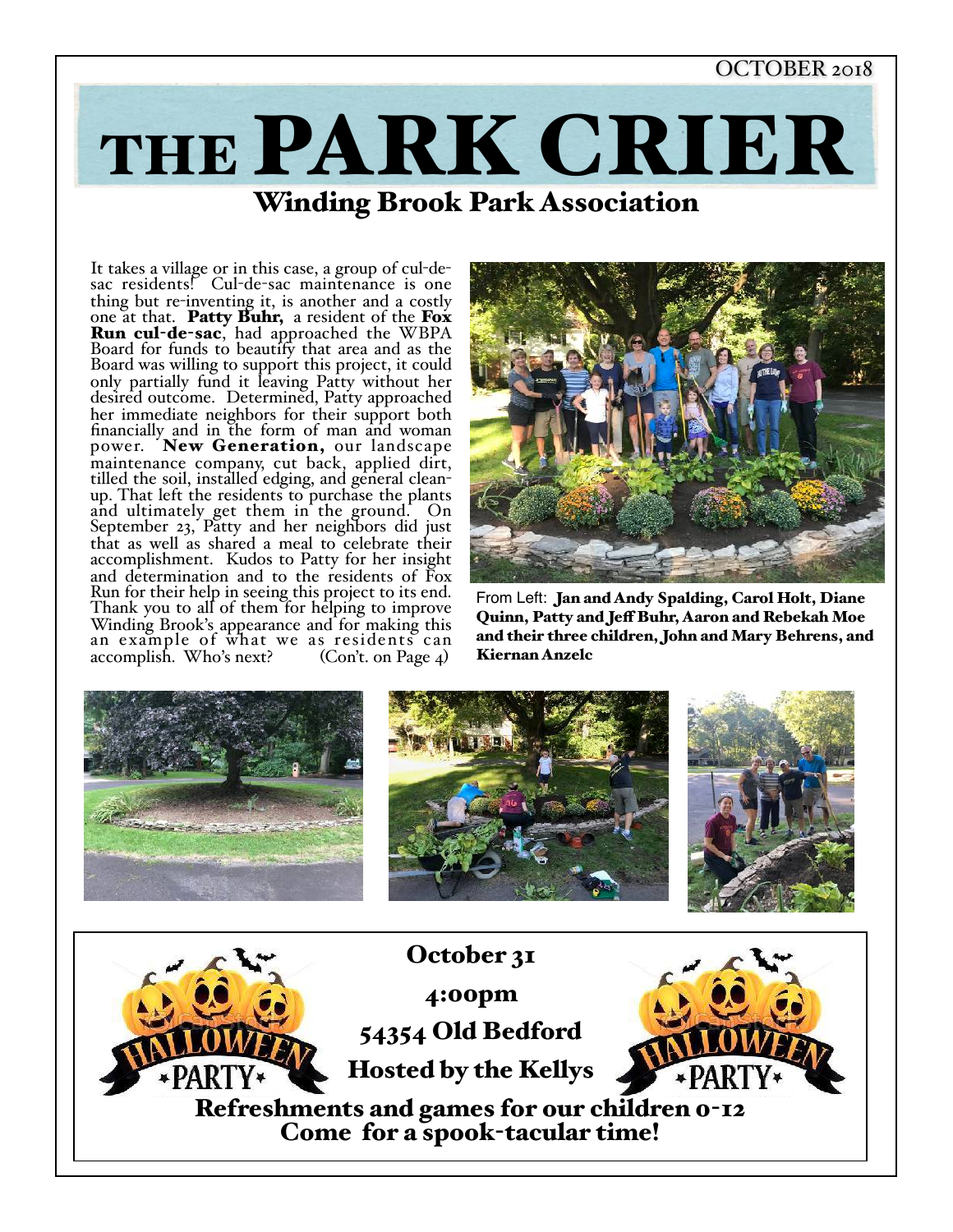## President's Corner

It is hard to believe that another Summer is in the books, and Fall is almost upon us. With that in mind, I would like to put out a few reminders:

- Fall leaf pick-up the 1st pass in St. Joseph County is scheduled to begin October 24, weather permitting. Contact Greenworld directly if you have any specific questions or needs. http://sjclp.com/index.php
- Are you interested in serving on the Winding Brook Park Association **Board?** We are in need of a few candidates now, and when the new term begins in January. Please contact me if you would like more information, would like to put your name in the hat, or would like to nominate a friend.

Wishing you all a festive Fall. See you around the Neighborhood!

#### *Michael Miler*

## New WBPA Board Member

Introducing new WBPA Board member, Tim Sullivan, who is fulfilling the remainder of Scott Kachmarik's term.



*I have lived in the South B e n d / Mishawaka area most of m y l i f e. I ha v e b e e n married for 25 years to*   $w$  *i* f *e Mary Beth. We have two* 

*children Jeremy, a Junior at IU and Magie, a feshman at Purdue. I would love to be part of the team that represents your interest in the Winding Brook community.* I *painted houses in Winding Brook when I was in colege and made it a tradition of visiting the Lights every Christmas. When there was an opportunity to buy a home here I eagerly moved and have been a resident for 15 years. Being an empty nester for the first time gives me the opportunity to become more vested in a community I love. I look forward to representing the Winding Brook community and building on a fine tradition of family, faith, community, and fiendship.*

Welcome to the Board, Tim!

#### Board of Director's Meeting

Wednesday, November 14 6:00pm

St. Joseph Regional Medical Center Conference Room B

## Farewell and Thanks

It is with thanks and great appreciation that we say goodbye to three WBPA Board members, Tammy Emery, John Voor, and Scott Kachmarik. Scott, who served as Board President for two years and was on the Board since 2014, has sold his house and moved out of Winding Brook. His leadership and service is very appreciated.

Tammy Emery, Vice President, served on the Board since 2014 and for the last few years chaired the Easter Egg Hunt making it a very successful event for our children.

Also, needing to step down at this time is John Voor who has served since 2017 and chaired the first Sign Committee meeting.

Thank you to them all for serving our community and contributing to the betterment of Winding Brook.

## Water Issues Meeting October 17 6:00-6:45pm St. Joseph Regional Medical Center Conference Room B David McCormick, civil

engineer, will present an educational overview on water and drainage issues and help us understand the variables at play.

WBPA Board

*Michael Miller, President Laurel Eslinger, Secretary Bill Bagatini, Treasurer*

Sharon Burden—George Cressy III—Zach Dripps—Cory Hankins—Josh Higginbotham— Kathy Smith—Tim Sullivan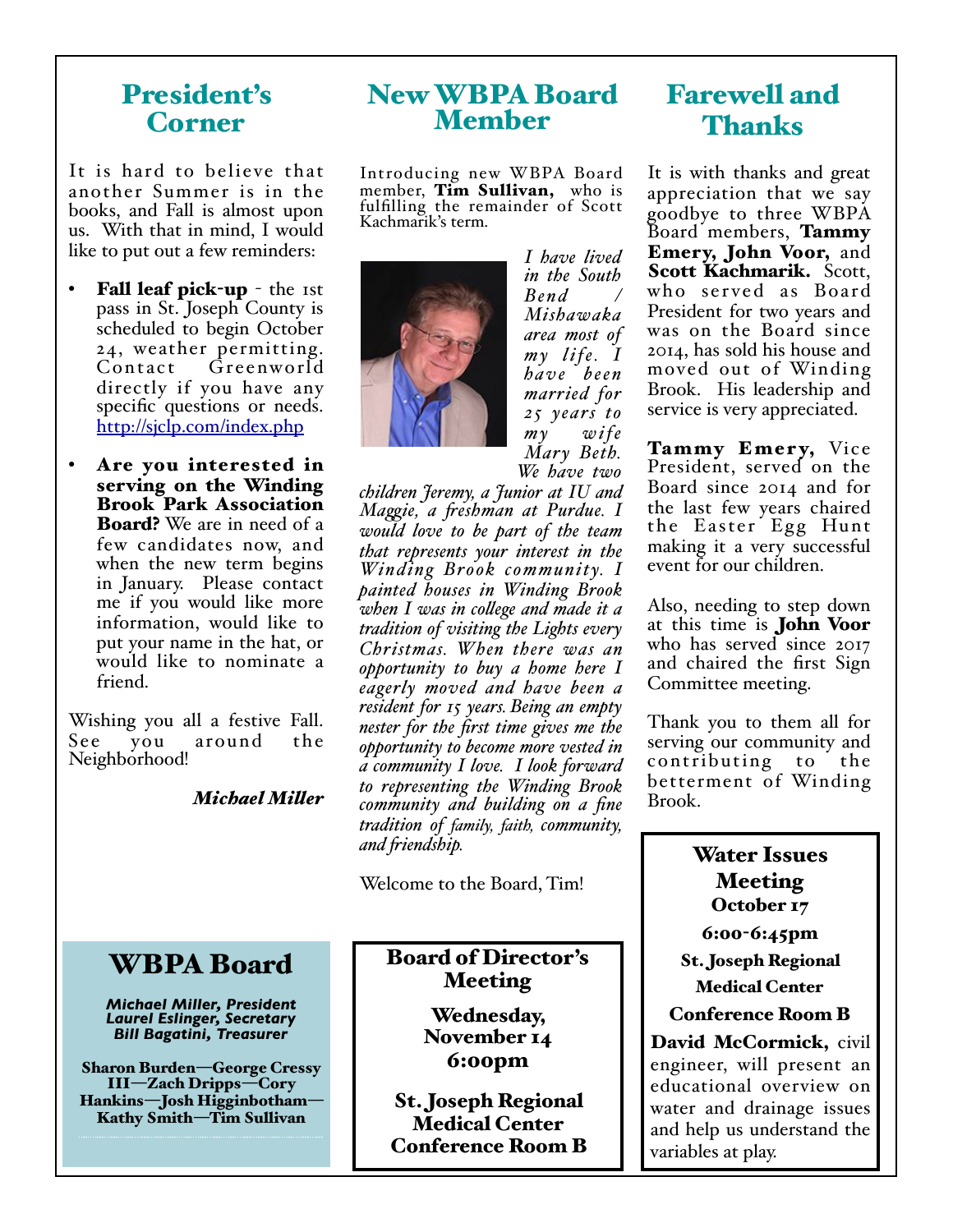

Almost everyday, your Winding Brook neighbors are signing up to keep better informed. For those of you who have already joined, you know Nextdoor's value as a tool that is helping to connect our neighborhood. Nextdoor is a private online network based on address so it is exclusive to Winding Brook unless you choose to include surrounding neighborhoods. Your choice. This is now the vehicle that is used to alert you when there is something urgent that you should know regarding safety issues, upcoming meetings, events, items for sale, lost pets, etc.

Please consider signing up if you haven't already done so. It is well worth it and will help keep your family safe, informed, and up to date on our neighborhood. Just log our website at windingbrookpark.com. Look for the link in the upper right corner. It is faint so look

# Winding Brook Directory

As you know, the 2018 Directory was enclosed with this edition of the Crier. Please know that when it went to the printers, it was already out of date with people moving in and out of Winding Brook! This project is ongoing and the majority of updates come from your dues payments as well as some residents providing information throughout the year. Because some of our residents do not pay their dues, there is no way of knowing if their listing in the Directory is accurate. So you can see how it will never be perfect. Yes, more than half of 2018 is over but it is important to wait for the dues payments to come in and they are typically spread out from the beginning of the year well into the summer. So, here is is. If you see corrections or additions that need to be made, please don't wait to make them known—let's keep this as accurate as possible! You can email them to wbpahome@gmail.com. Thank you to<br>**Katie Annis** for being my eagle eye! So<br>appreciated!

# **AROUND THE PARK**

#### Welcome!

Residing at 15640 Embers Drive are **Jack** and **Betsy** Schoenthaler and their daughter. The Schoenthalers moved here from beautiful Siesta Key, Florida. Their occupations are hair stylist and business marketer.

## Do You Have New Neighbors?

If you do, please consider making the effort to meet them and welcome them to Winding Brook.

### Slow Down!

Regardless of the signs posted on Winding Brook Drive asking everyone to slow down, we continue to see speeders barreling throughout our streets. Please—drive at the posted 25 miles per hour. It is really easy if you just try. Let's make sure we don't experience a tragedy.

#### Sunrise Later

Please keep an extra eye out for our children as they wait for buses in the dark morning. Let's keep them safe!

#### Condolences

Angelo Oliva, Springmill Drive, long-time resident of Winding Brook, passed away on September 1. Angelo came to this country from Italy when he was nine years old. He went to IU for pre- med but ended up using the degree he earned there to complete a pharmacy degree at Butler. He returned to Italy to visit family and met his wife to be, Frances. He returned to Italy to marry her and brought her to Mishawaka. He spent the majority of his career at St. Joseph Regional Medical Center. Angelo leaves behind in addition to his wife, several family members who are Winding Brook residents including Anthony and Catherine Oliva, Michael Oliva and the Dennis family.

### Congratulations…

to Lily Miller, daughter of Michael and Melissa, who just graduated from Naval basic training at Great Lakes and is now in San Antonio, TX to complete her medical corpsman schooling. Thank you for your service, Lily!

## Dues Paid—Thank You!

Thank you to the following residents who met their annual obligation. (As of September 19)

> Czarnecki Fuller Gill **Jarvis** McCorry Schiele

Please know it is never to late to pay your dues!